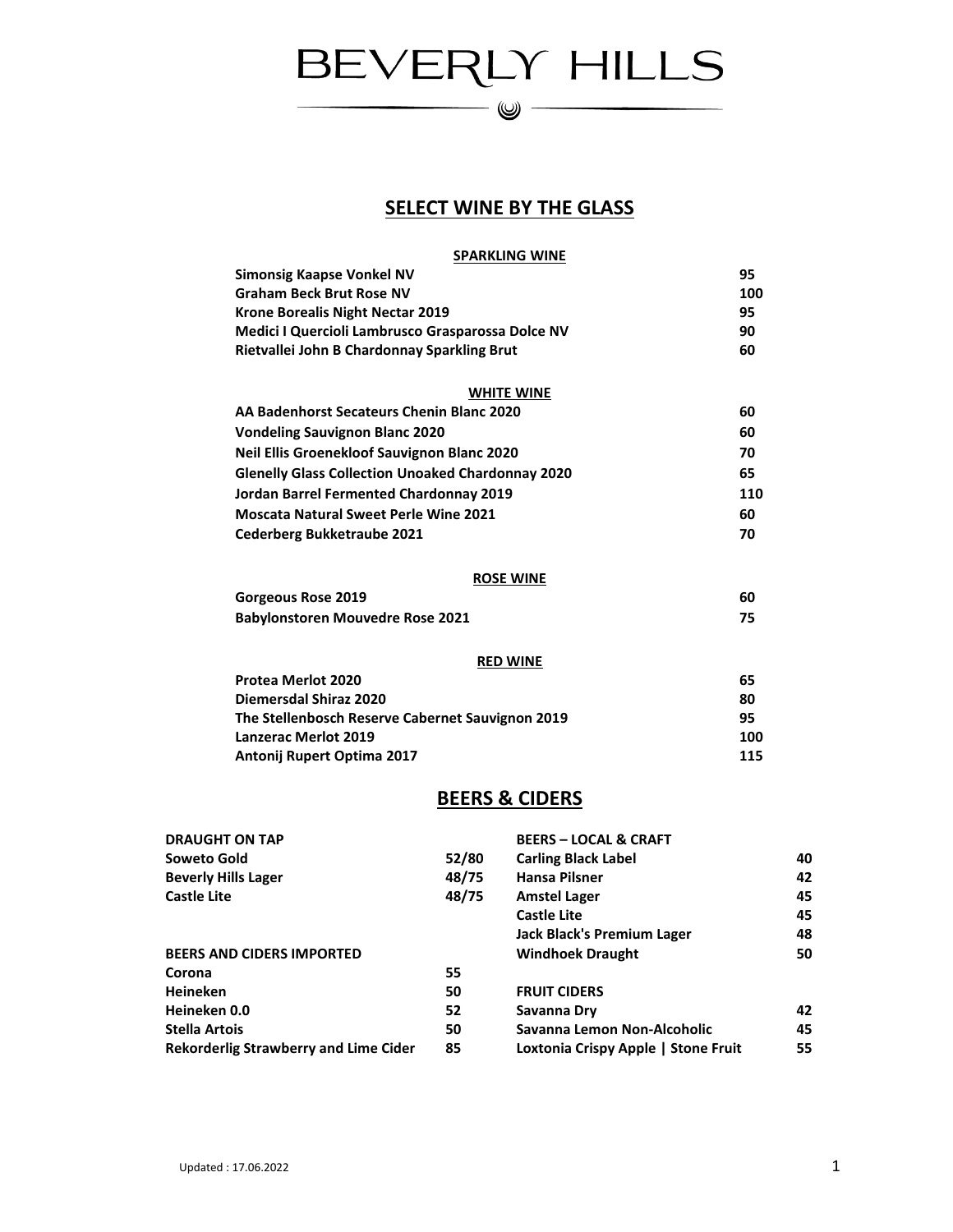# **PREMIUM COCKTAILS**

| <b>APEROL SPRITZ</b>     | aperol   sparkling wine   soda   orange                                                  | 95  |
|--------------------------|------------------------------------------------------------------------------------------|-----|
| <b>CLEARLY</b>           | absolute citron   absolute raspberry   lime   triple sec   lemonade   berries            | 110 |
| <b>PEACH BELLINI</b>     | peach puree   MCC                                                                        | 95  |
| <b>HENDRICKS NEGRONI</b> | hendricks gin   campari   sweet vermouth   orange                                        | 95  |
|                          | BEVERLY HILLS ICED TEA guava   rosewater   031 red scarlet   skyy   ceres rooibos   soda | 120 |
| <b>ISTANBUL COSMO</b>    | guava   rosewater   cointreau   belvedere vodka   lime   lemon                           | 118 |
|                          | THE "NEW" BEVERLY HILLS skyy vodka   peach puree   passionfruit   vanilla   lemonade     | 130 |
| <b>AUTUMN LEAVES</b>     | disaronno amaretto   peach   tarragon   vanilla   lemon                                  | 105 |

## **DAIQUIRIS, MOJITOS, MARTINIS & MARGARITA'S**

| STELLENBOSCH STRAWBERRY DAIQUIRI | strawberry puree   vanilla vodka   bacardi                              | 120 |
|----------------------------------|-------------------------------------------------------------------------|-----|
| <b>MANGO DAIQUIRI</b>            | spiced mango   orange   vanilla vodka   bacardi rum                     | 120 |
| PINA COLADA                      | toasted coconut   durban pineapple   spiced rum   vanilla vodka   cream | 130 |
| <b>CLASSIC MOJITO</b>            | piketberg lime   havana club   mint                                     | 105 |
| <b>ESPRESSO MARTINI</b>          | kahlua   vanilla vodka   espresso                                       | 95  |
| <b>PORNSTAR MARTINI</b>          | absolut vanilla   passionfruit   lime   & a side shot of MCC            | 120 |
| <b>PATRON MARGARITA</b>          | patron silver tequila   lemon   triple sec                              | 120 |
| <b>PASSIONFRUIT MARGARITA</b>    | patron tequila   pasionfruit   triple sec                               | 130 |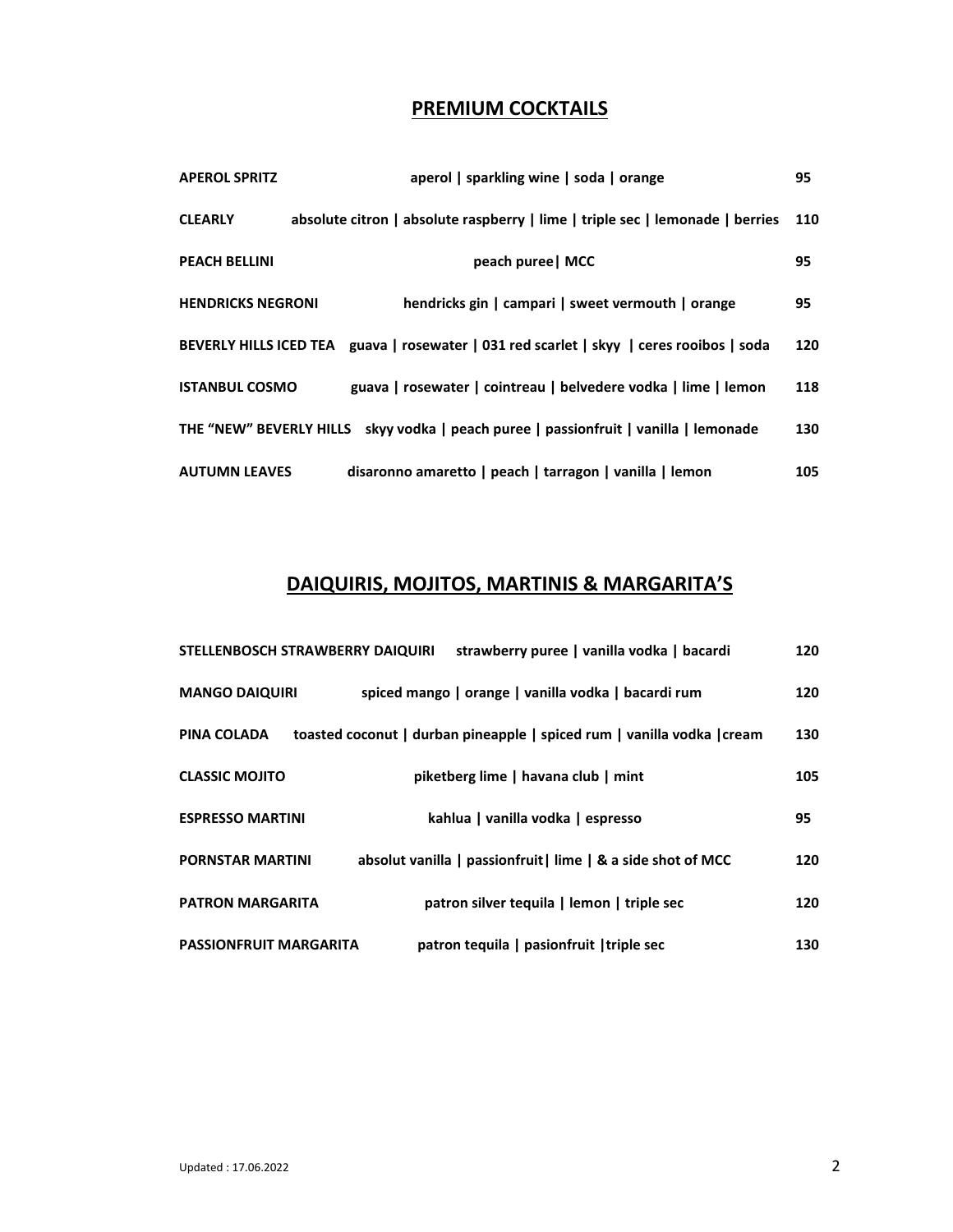#### **NON ALCOHOLIC DAIQUIRIS & MOJITOS**

| STELLENBOSCH STRAWBERRY DAIQUIRI |  | strawberry puree   vanilla                 | 95  |
|----------------------------------|--|--------------------------------------------|-----|
| <b>MANGO DAIQUIRI</b>            |  | mango   orange   basil   vanilla           | 95  |
| <b>VIRGIN PINA COLADA</b>        |  | toasted coconut   durban pineapple   cream | 100 |
| <b>VIRGIN MOJITO</b>             |  | piketberg lime   lemon   mint              | 90  |

## **CRAFT VIRGIN COCKTAILS**

| <b>PASSION &amp; VANILLA FIZZ</b>          | spiced passionfruit puree   vanilla   lemonade     | 90 |
|--------------------------------------------|----------------------------------------------------|----|
| <b>MANGO &amp; ORANGE SUNSET REFRESHER</b> | mango   orange   basil   soda   lemonade           | 95 |
| <b>NEVER NEVER</b>                         | strawberry puree   orange and vanilla   ginger ale | 90 |
| <b>FROSTY MOCHA</b>                        | espresso   chocolate   vanilla ice cream           | 90 |

#### **ARTISINAL ICED TEAS**

**(450ml) with ceres roibos and honey** 

| ARTISINAL STRAWBERRY ICED TEA                | 75. |
|----------------------------------------------|-----|
| <b>GUAVA, ROSEWATER &amp; HONEY ICED TEA</b> | 80  |
| <b>SPICED PEACH &amp; TARRAGON ICED TEA</b>  | 75  |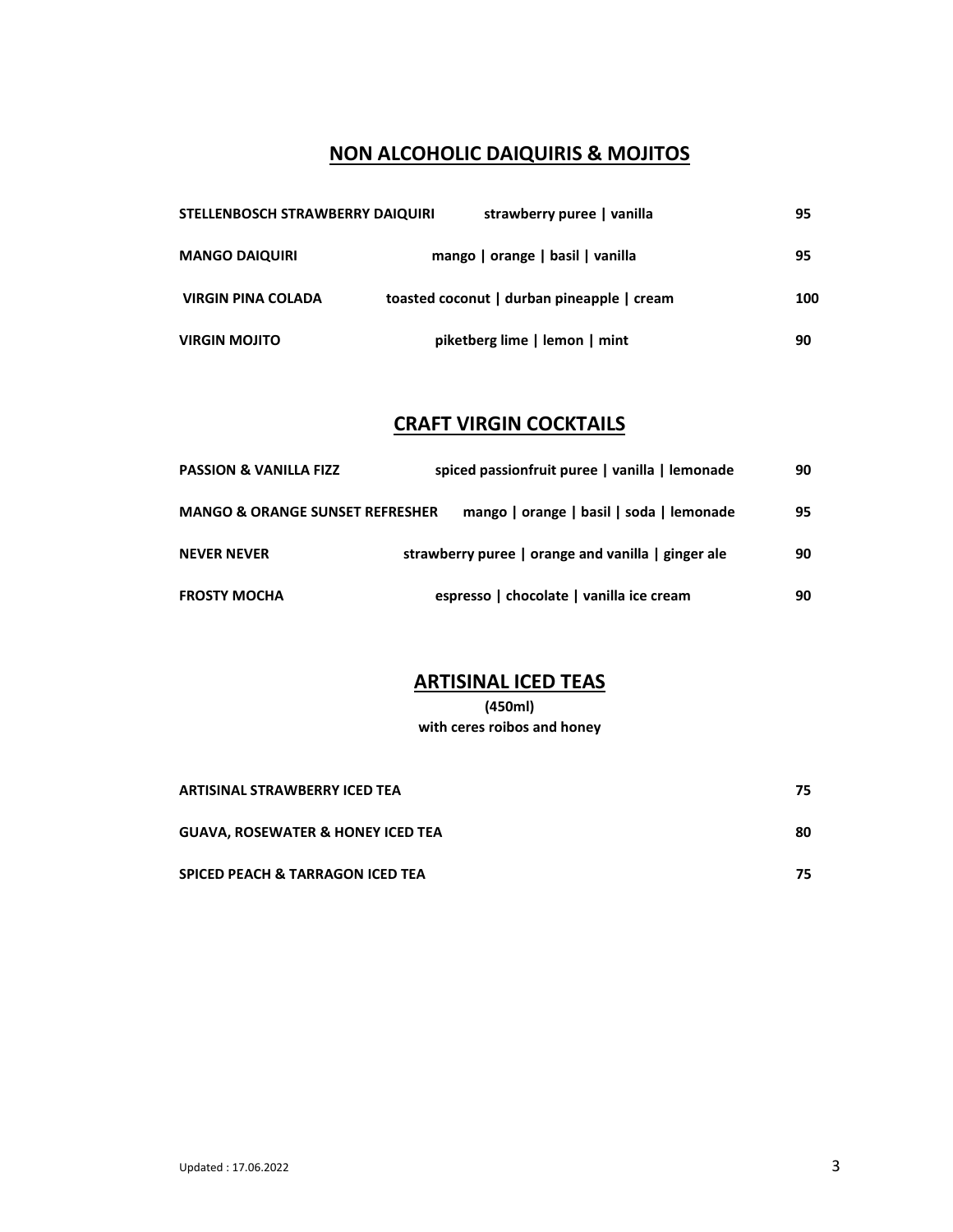#### **SPARKLING WINE**

#### **CHAMPAGNE**

| <b>Louis Roederer Cristal Brut 2008</b>          | <b>Reims</b>        | 8290    |
|--------------------------------------------------|---------------------|---------|
| <b>Armand de Brignac Brut NV</b>                 | <b>Reims</b>        | 7950    |
| Dom Perignon Blanc 2010                          | <b>Eperney</b>      | 4700    |
| Moët Grand Vintage 2012                          | <b>Eperney</b>      | 1950    |
| <b>Billecart-Salmon Brut Rosé NV</b>             | Mareuil-sur-Ay      | 1750    |
| Moët and Chandon Impêrial Brut                   | <b>Eperney</b>      | 990     |
| Moët and Chandon Nectar Imperial                 | <b>Eperney</b>      | 1095    |
| <b>FRENCH SPARKLING</b>                          |                     |         |
| Luc Belaire Luxe Blanc de Blanc NV               | <b>Burgundy</b>     | 890     |
| <u>ITALIAN SPARKLING</u>                         |                     |         |
| Medici I Quercioli Lambrusco Grasparossa Dolce   | Emilia-Romagna      | 90/360  |
| <b>Sartori Prosecco Spumante Brut NV</b>         | <b>Treviso</b>      | 420     |
| Bacio della Luna Prosecco Rose NV                | Veneto              | 490     |
| <b>METHOD CAP CLASSIQUE</b>                      |                     |         |
| <b>Simonsig Kaapse Vonkel NV</b>                 | <b>Stellenbosch</b> | 90/415  |
| <b>Graham Beck Brut Rose NV</b>                  | <b>Western Cape</b> | 100/435 |
| <b>Krone Borealis Night Nectar 2019</b>          | <b>Western Cape</b> | 95/415  |
| Avondale Armilla Blanc de Blanc 2011             | Paarl               | 590     |
| <b>Graham Beck Ultra Brut 2015</b>               | <b>Western Cape</b> | 680     |
| Le Lude Brut NV                                  | <b>Franschhoek</b>  | 690     |
| <b>CWG Auction Graham Beck Ultra Method 2008</b> | <b>Western Cape</b> | 950     |
| <b>SPARKLING</b>                                 |                     |         |
| <b>Robertson Non-Alcoholic Bubbly</b>            | <b>Robertson</b>    | 220     |
| Rietvallei John B Chardonnay Sparkling Brut      | <b>Robertson</b>    | 60/240  |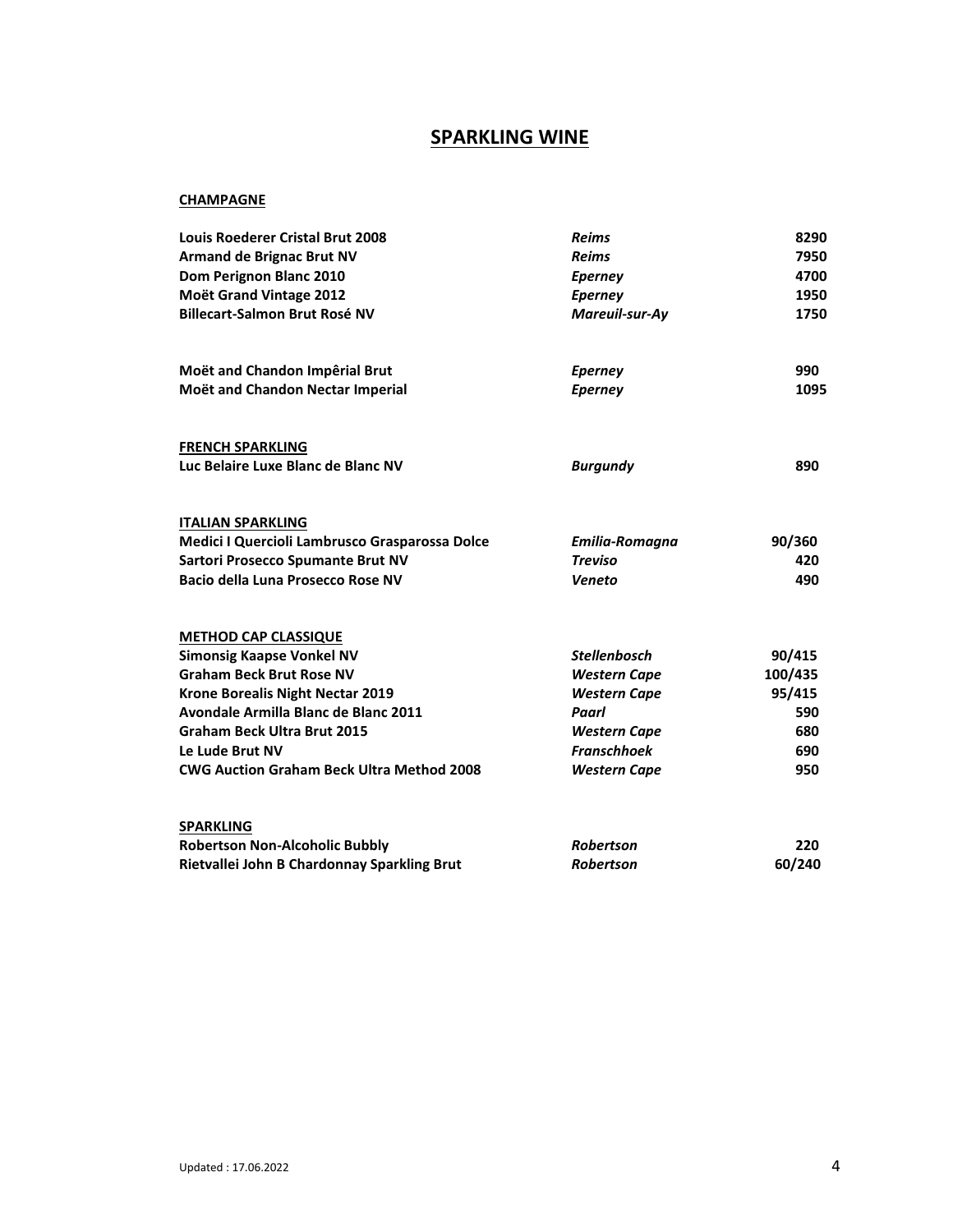## **WHITE WINE**

| <b>SAUVIGNON BLANC</b>                                   |                        |         |
|----------------------------------------------------------|------------------------|---------|
| <b>Vondeling Sauvignon Blanc 2020</b>                    | <b>Voor Parderberg</b> | 60/240  |
| Neil Ellis Groenekloof Sauvignon Blanc 2020              | Groenekloof            | 70/280  |
| Juliette Sauvignon Blanc (Old Rd Wine Co.) 2019          | Elgin                  | 300     |
| <b>Steenberg Sauvignon Blanc 2021</b>                    | Constantia             | 340     |
| Vergelegen Sauvignon Blanc 2020                          | <b>Stellenbosch</b>    | 370     |
| <b>Domaine Delaport Sancerre Chavignol 2019</b>          | Loire                  | 750     |
| De Ladoucette Sancerre Comte Lafond 2015                 | Loire                  | 1020    |
| <b>CHARDONNAY</b>                                        |                        |         |
| <b>Glenelly Glass Collection Unoaked Chardonnay 2020</b> | <b>Stellenbosch</b>    | 65/260  |
| De Wetshof Bon Vallon Chardonnay 2021                    | Robertson              | 380     |
| Jordan Barrel Fermented Chardonnay 2019                  | <b>Stellenbosch</b>    | 110/440 |
| Hamilton Russell Vineyards Chardonnay 2020               | <b>Hemel en Aarde</b>  | 990     |
| <b>CHENIN BLANC</b>                                      |                        |         |
| AA Badenhorst Secateurs Chenin 2020                      | <b>Swartland</b>       | 60/240  |
| De Morgenzon DMZ Chenin 2021                             | <b>Stellenbosch</b>    | 300     |
| <b>Beaumont Hope Marguerite 2017</b>                     | <b>Bot Rivier</b>      | 720     |
| Ken Forrester F.M.C 2019                                 | <b>Stellenbosch</b>    | 1100    |
| <b>WHITE BLENDS</b>                                      |                        |         |
| Haute Cabriere Chardonnay Pinot Noir 2020                | <b>Western Cape</b>    | 280     |
| <b>OTHER VARIETALS</b>                                   |                        |         |
| Protea Pinot Grigio 2020                                 | <b>Western Cape</b>    | 220     |
| <b>Moscata Natural Sweet Perle Wine 2021</b>             | <b>Western Cape</b>    | 60/240  |
| <b>Simonsig Gewurtztraminer 2020</b>                     | <b>Western Cape</b>    | 240     |
| Cederberg Bukketraube 2021                               | Cederberg              | 70/260  |
| Cape of Good Hope Laing Semillon 2012                    | Coastal                | 350     |
| Ken Forrester Rousanne 2018                              | Stellenbosch           | 595     |
| <b>ROSE</b>                                              |                        |         |
| Gorgeous 2019                                            | <b>Western Cape</b>    | 60/240  |
| <b>Babylonstoren Mouvedre Rose 2021</b>                  | <b>Simonsberg</b>      | 75/300  |
| Domaines de Triennes Provence Rosé 2017                  | Provence               | 490     |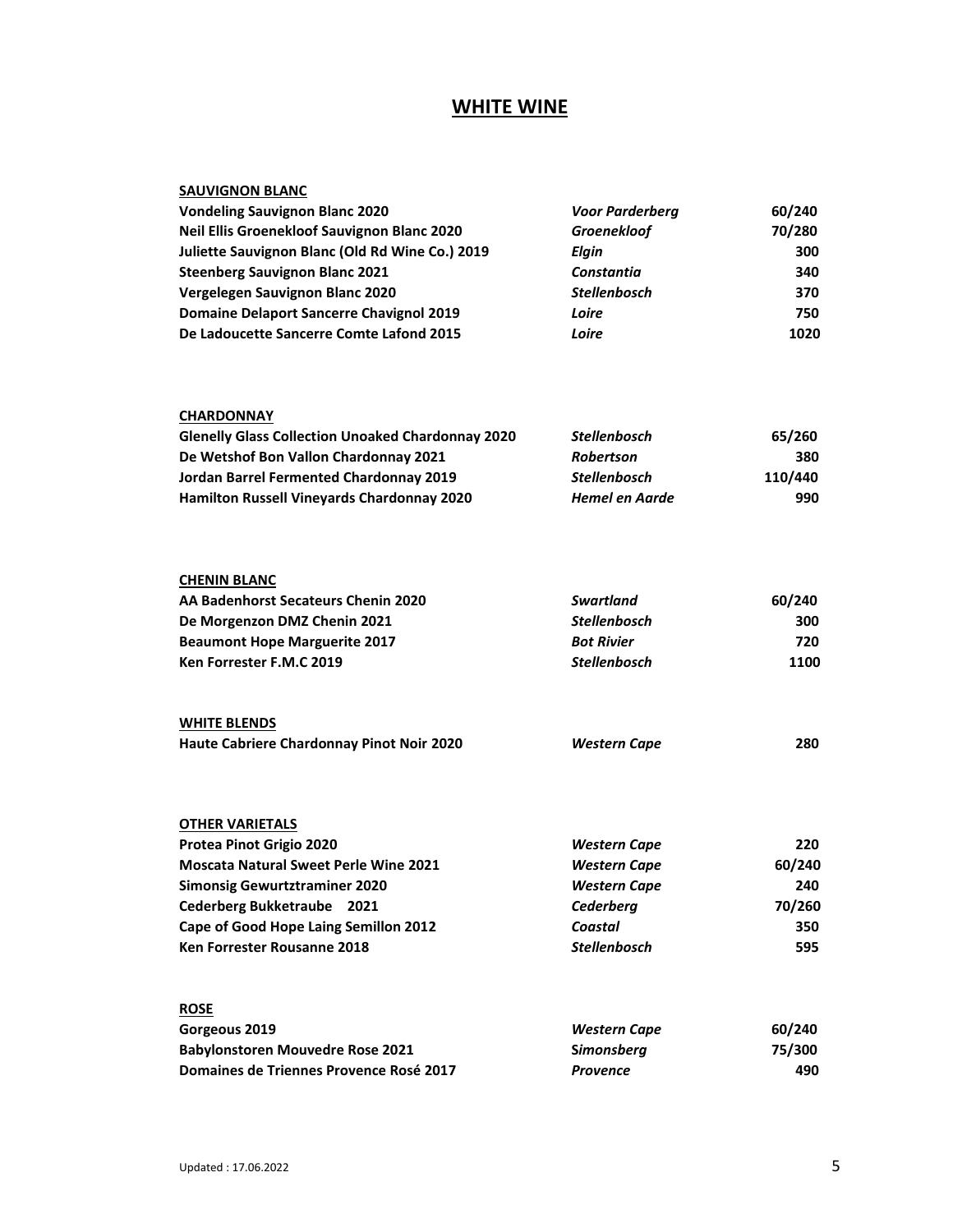## **RED WINE**

| Hemel en Aarde            | 520                                                                                                                                  |
|---------------------------|--------------------------------------------------------------------------------------------------------------------------------------|
| <b>Elgin</b>              | 590                                                                                                                                  |
| Hemel en Aarde            | 720                                                                                                                                  |
| <b>Burgundy</b>           | 890                                                                                                                                  |
| <b>Ceres Plateau</b>      | 950                                                                                                                                  |
|                           | 1500                                                                                                                                 |
|                           |                                                                                                                                      |
| <b>Stellenbosch</b>       | 340                                                                                                                                  |
| <b>Stellenbosch</b>       | 95/380                                                                                                                               |
| Paarl                     | 420                                                                                                                                  |
| <b>Stellenbosch</b>       | 660                                                                                                                                  |
| <b>Jonkershoek Valley</b> | 850                                                                                                                                  |
|                           |                                                                                                                                      |
|                           | 80/320                                                                                                                               |
| Coastal                   | 420                                                                                                                                  |
| <b>Stellenbosch</b>       | 1450                                                                                                                                 |
| Cederberg                 | 1600                                                                                                                                 |
| <b>Tulbagh</b>            | 1650                                                                                                                                 |
| <b>Swartland</b>          | 1690                                                                                                                                 |
| <b>Stellenbosch</b>       | 1700                                                                                                                                 |
| <b>Stellenbosch</b>       | 1700                                                                                                                                 |
| Coastal                   | 1745                                                                                                                                 |
|                           |                                                                                                                                      |
|                           | 65/260                                                                                                                               |
| <b>Stellenbosch</b>       | 100/400                                                                                                                              |
| <b>Stellenbosch</b>       | 490                                                                                                                                  |
| <b>Stellenbosch</b>       | 650                                                                                                                                  |
|                           |                                                                                                                                      |
|                           | 220                                                                                                                                  |
| <b>Stellenbosch</b>       | 390                                                                                                                                  |
| <b>Stellenbosch</b>       | 650                                                                                                                                  |
|                           |                                                                                                                                      |
| Coastal                   | 240                                                                                                                                  |
| Piekenierskloof           | 275                                                                                                                                  |
| <b>Abruzzo</b>            | 390                                                                                                                                  |
| Wellington                | 590                                                                                                                                  |
|                           | 850                                                                                                                                  |
| Rioja                     |                                                                                                                                      |
|                           | Newton Johnson Windansea CWG Auction Pinot Noir 2016 Hemel en Arde<br><b>Cape Town</b><br><b>Western Cape</b><br><b>Western Cape</b> |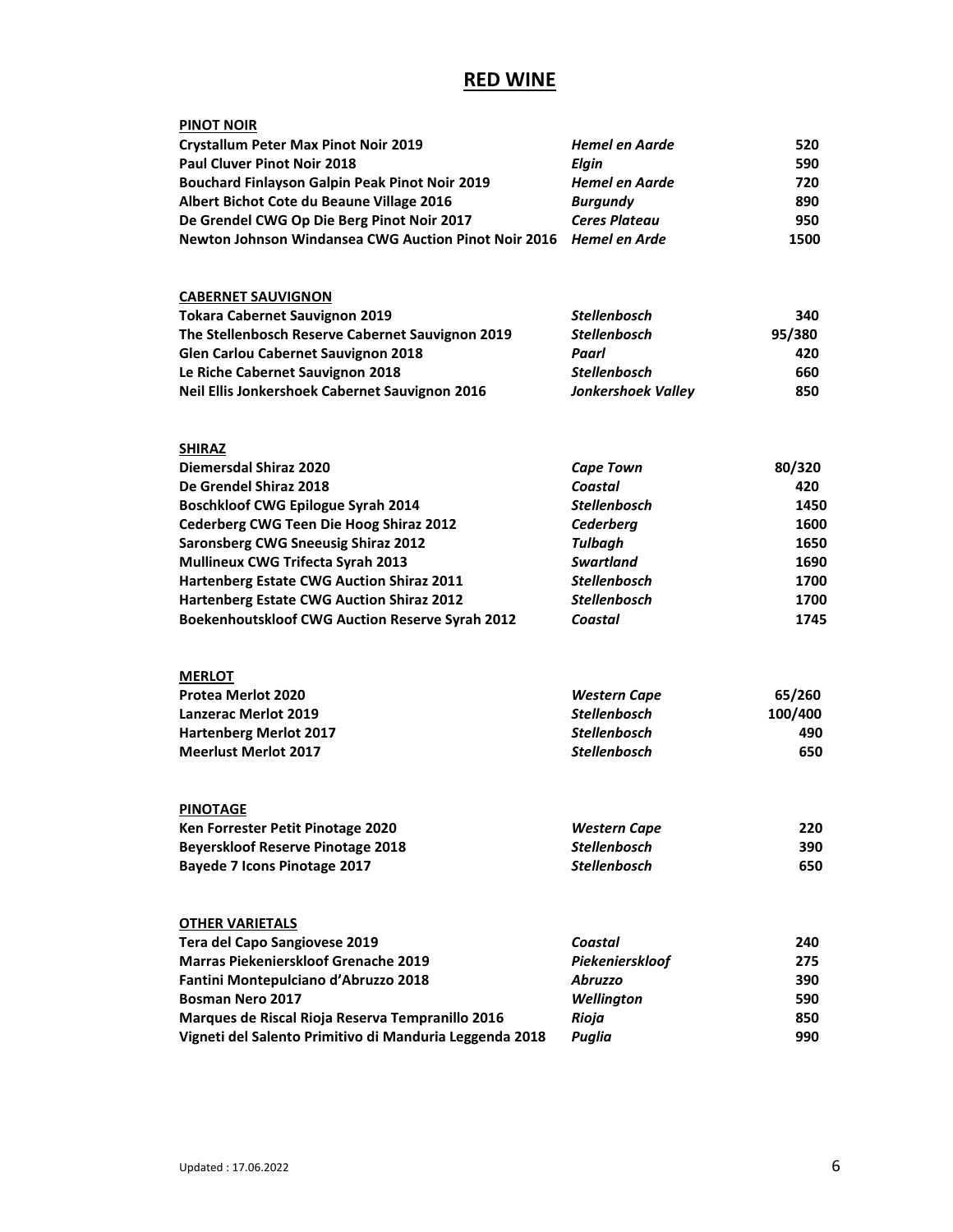## **RED BLENDS**

| Anthonij Rupert Optima 2017                               | <b>Western Cape</b> | 115/460 |
|-----------------------------------------------------------|---------------------|---------|
| Seriously Old Dirt 2019                                   | <b>Stellenbosch</b> | 590     |
| <b>Beaumont Vitruvian 2014</b>                            | <b>Bot Rivier</b>   | 780     |
| <b>Chateau Musar 2011</b>                                 | <b>Bekaa Valley</b> | 890     |
| <b>Meerlust Rubicon 2017</b>                              | <b>Stellenbosch</b> | 890     |
| Groot Constantia CWG Boela Gerber Governeurs 2015         | Constantia          | 950     |
| <b>Strydom CWG The Game Changer Cab Franc Merlot 2015</b> | <b>Stellenbosch</b> | 990     |
| Ken Forrester The Gypsy 2015                              | <b>Western Cape</b> | 990     |
| Rupert & Rothschild Baron Edmund 2017                     | <b>Stellenbosch</b> | 1050    |
| Luddite CWG The Broken Ankle Shiraz Cab Sauvignon 2013    | <b>Walker Bav</b>   | 1100    |
| Domaine de Cristia Chateauneuf du Pape 2018               | <b>Rhone</b>        | 1350    |
| Kaapzicht Estate CWG The Ultimate Vision 2015             | <b>Stellenbosch</b> | 1350    |
| Kanonkop Paul Sauer 2017                                  | <b>Stellenbosch</b> | 1450    |
| <b>Villafonte Series C 2019</b>                           | Paarl               | 2480    |

## **DESSERT & FORTIFIED WINE, GRAPPA, APERITIFS & DIGESTIFS**

| <b>DESSERT WINES (87ml)</b>        |         | <b>APERITIFS (50ml)</b>             |     |
|------------------------------------|---------|-------------------------------------|-----|
| <b>Nederburg NLH 2018</b>          | 75/300  | Aperol                              | 55. |
| <b>KWV The Mentors NLH 2012</b>    | 195/780 | Campari                             | 55  |
| <b>Bosman Dolce Primitivo 2016</b> | 820     | Caperitif                           | 45  |
| Jordan Mellifera 2016              | 360     | Pernod                              | 42  |
|                                    |         | <b>Pimms</b>                        | 48  |
| SHERRIES (50ml)                    |         | <b>Ricard</b>                       | 45  |
| <b>Monis Full Cream</b>            | 45      | <b>Underberg</b>                    | 60  |
| <b>Monis Pale Dry</b>              | 45      | Vermouth                            | 32  |
| <b>Monis Medium Cream</b>          | 45      |                                     |     |
| <b>Tio Pepe Fino</b>               | 60      | <b>GRAPPA &amp; DIGESTIF (25ml)</b> |     |
|                                    |         | Grappa Antonella                    | 50  |
| PORTS (50ml)                       |         | Dalla Cia Chardonnay   Pinot Noir   | 60  |
| <b>KWV Cape Tawny</b>              | 40      | Jagermeister (25ml)                 | 42  |
| <b>Ramos Pinto Porto LBV 2012</b>  | 80      |                                     |     |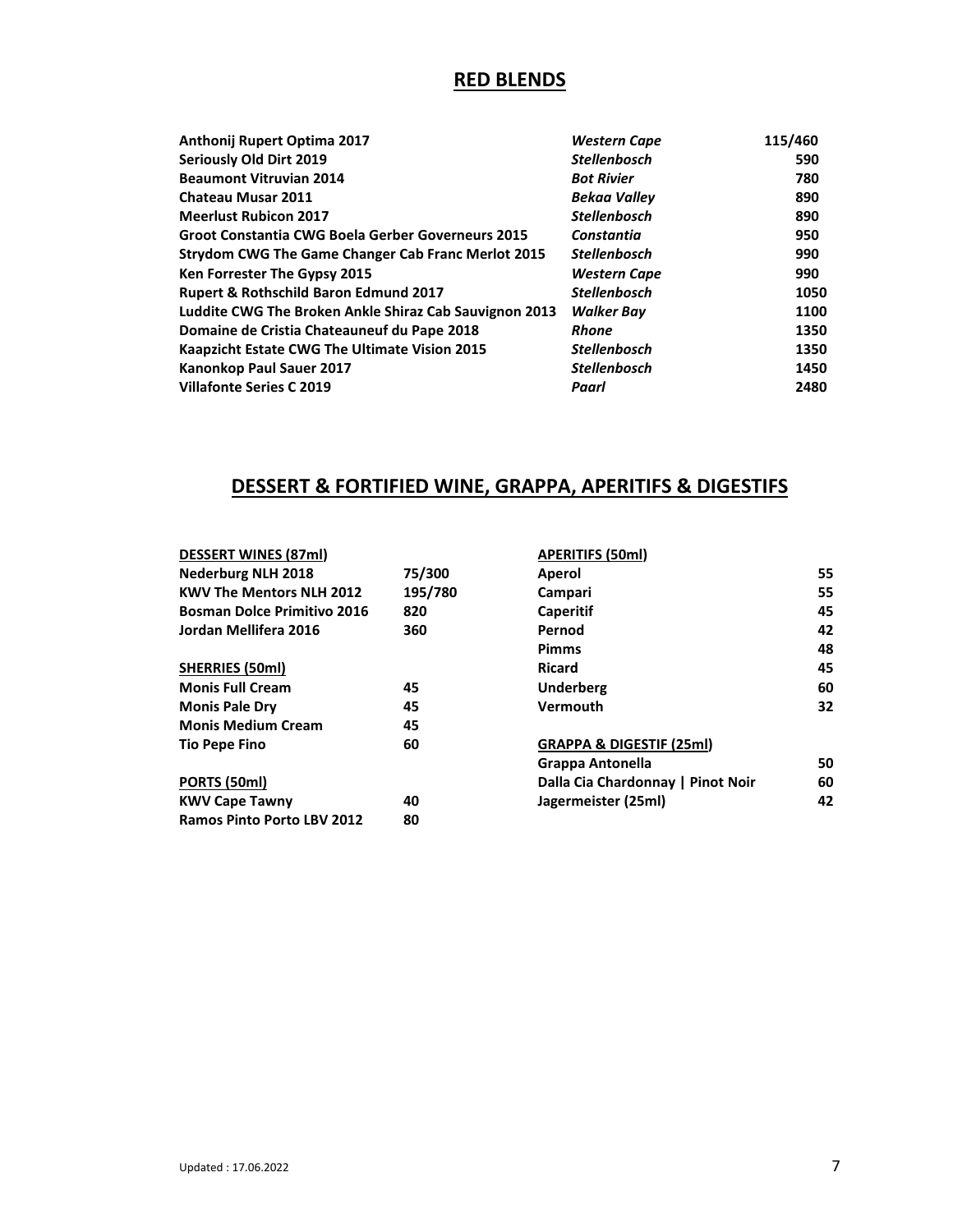# **SINGLE MALT WHISKY, BLENDED WHISKY, BOURBON, COGNAC & BRANDY**

| <b>WHISKY - SINGLE MALT - SPEYSIDE</b> |     | SELECT BLENDED MALT WHISKY         |     |
|----------------------------------------|-----|------------------------------------|-----|
| Glenfiddich 12yr                       | 90  | <b>Bells</b>                       | 38  |
| Abelour 10yr                           | 80  | <b>Johnny Walker Red</b>           | 38  |
| <b>BenRiach 10yr</b>                   | 82  | J&B                                | 38  |
| <b>Glenlivet 12yr</b>                  | 90  | <b>Bains Cape Mountain</b>         | 40  |
| <b>Glenlivet 15yr</b>                  | 128 | Jameson                            | 40  |
| Cragganmore 12yr                       | 120 | <b>Jack Daniels</b>                | 45  |
| Glenfiddich 15yr                       | 135 | J&B Jet - 12yr                     | 50  |
| <b>Balvenie Doublewood 12yr</b>        | 135 | <b>Jack Daniels Gentleman Jack</b> | 52  |
| Glenfiddich 18yr                       | 170 | <b>Jack Daniels Single Barrel</b>  | 62  |
| <b>Glenlivet 18yr</b>                  | 190 | Chivas Regal - 12yr                | 65  |
| Glenfiddich 21yr                       | 310 | <b>Jameson Select Reserve</b>      | 65  |
|                                        |     | Dimple Haig 15yr                   | 65  |
| <b>WHISKY - SINGLE MALT - OTHER</b>    |     | <b>Johnny Walker Black</b>         | 65  |
| Talisker (Isle of Skye)                | 95  | <b>Chivas Regal Extra</b>          | 75  |
| <b>Oban (West Highlands)</b>           | 155 | <b>Chivas Regal 18yr</b>           | 95  |
| <b>Johnny Walker Green</b>             | 125 | <b>Jameson Gold</b>                | 125 |
|                                        |     | <b>Johnny Walker Gold Reserve</b>  | 140 |
| <b>HIGHLANDS</b>                       |     | <b>Johnny Walker Platinum</b>      | 145 |
| <b>Macallan Fine Oak 12yr</b>          | 83  | Jameson 18yr                       | 165 |
| <b>Glenmorangie 10yr</b>               | 83  | <b>Johnny Walker Blue</b>          | 330 |
| Dalwhinnie 15yr                        | 140 |                                    |     |
| Glenmorangie 18yr                      | 190 | <b>COGNAC</b>                      |     |
| Macallan 18 yr                         | 295 | <b>Hennessy VS</b>                 | 60  |
|                                        |     | <b>Hennessy VS</b>                 | 85  |
| <b>WHISKY - SINGLE MALT - ISLAY</b>    |     | <b>Hennessy VSOP</b>               | 175 |
| Laphroaig 10yr                         | 88  | <b>Remy Martin VSOP</b>            | 170 |
| Lagavulin 16yr                         | 155 | <b>Remy Martin XO</b>              | 240 |
|                                        |     | <b>Hennessy XO</b>                 | 320 |
| <b>BOURBON</b>                         |     |                                    |     |
| <b>Makers Mark</b>                     | 40  | <b>BRANDY</b>                      |     |
| <b>Woodford Reserve</b>                | 55  | <b>Klipdrift Export</b>            | 38  |
|                                        |     | <b>Klipdrift Premium</b>           | 42  |
|                                        |     | KWV 10yr                           | 42  |
|                                        |     | Van Ryns 12yr                      | 90  |
|                                        |     | KWV 15yr                           | 99  |
|                                        |     | Van Ryns 15yr                      | 140 |
|                                        |     | KWV 20yr                           | 145 |